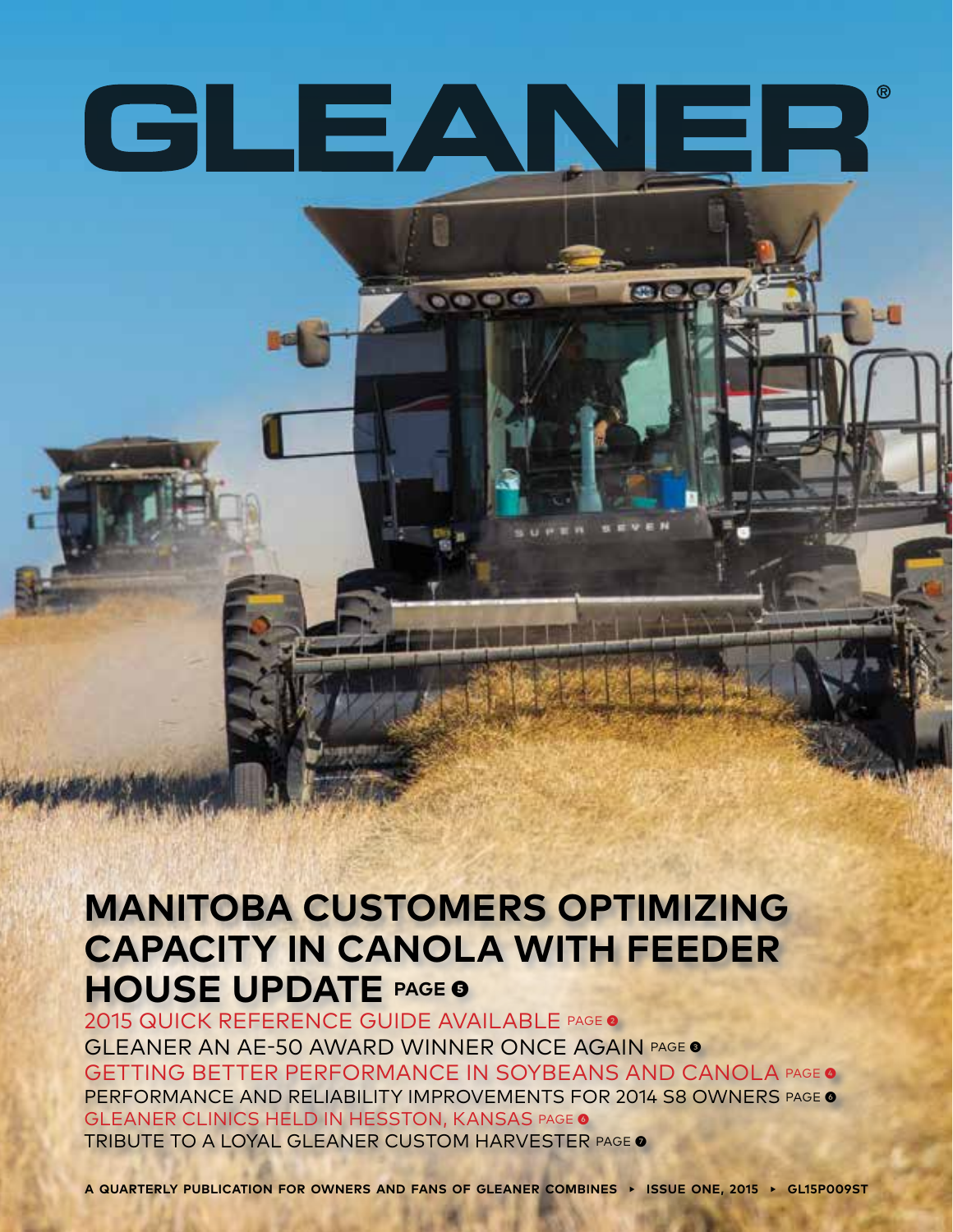## 2015 Quick Reference Guide available

Gleaner is now in its 5th year of providing the 2015 Quick Reference Guide to our new and existing customers. This guide provides initial combine setup for most crops harvested, troubleshooting and other pertinent information that allows you optimize your performance and get the most out of your Gleaner S-Series combine. This is a living document that I continually update each year based on harvest conditions that we might experience across North America and I include these updates in the guide under each crop. Crop changes this year include high moisture corn, soybeans, grass seed and others. If you would like to receive a 2015 Crop Reference Guide you can print a copy from *GleanerCombines.com* by going to the Downloads/Video tab, or your dealer can provide a spiral bound hard copy. Additionally, many dealers will be holding Gleaner Clinics at their dealership before harvest and they will be providing them as well. If your machine is calibrated, these settings are going to be very accurate.



#### **GLEANER** / *State Links*

#### 2015 Quick Reference Guide S67/S68/S77/S78/S88 Models

| Society - Finance - Easter<br>Combine Setup<br>Cental Grain - Wheat, Oats, Barley                                                                                                                                                                                                                                                                                                                                                                                                                                                                                                                                                                                                                                                                                                                                                                                                                                                                                                                                                                                                                        | Milo - Grain Sorghum<br>Initial Combine Satur                                                                                                                                                                                                                                                                                                                                                                                                                                                                                                                                                                                                                                                                                                                                                                                                                                                                                                                                                                                                                                                                                                                                                                                                                                                                                                                                                    | Troubleshooting<br><b>Month</b><br>pad kili umum calibçi d'orq<br>AT&A FooTrain P. LA JAPONA D<br><b>Scale and commercial</b><br>michards/wind-<br><b><i>Shedda Houston Citizen</i></b><br>that positive new in large di sport. Include the dealer<br><b>Ford Teach Literature</b><br><b>Sculpture</b><br><b>Engineering in charge during streams</b><br><b><i>DIA ATANG A PAS AFRAIT BATTLES</i></b><br>and some with his book.<br>paid and silver with                                                                                                                                                                                                                                                                                                                                                                                                                                                                                                                                                                                                                                                                                                                                                                                                                                                                                                                                                                                                                                                                         | <b>TOLACITY</b><br>about a responsibilities of some way<br>The company of constraints and<br>Things all speech interests and<br>point and<br><b>WANTED HOMES</b><br><b>Animal contribution between the con-</b><br>Service and control<br><b>STATE</b><br><b>Business</b><br><b>Business Ave. Dec.</b><br>sale of ginancials state out into all subs-fac-<br>--<br>-                                                                                                                                                                                                                                                                                                                                                                                                                                                                                                                                                                                                                                                                                                                                                                                                                                                                                                                                                                                                                                                          |
|----------------------------------------------------------------------------------------------------------------------------------------------------------------------------------------------------------------------------------------------------------------------------------------------------------------------------------------------------------------------------------------------------------------------------------------------------------------------------------------------------------------------------------------------------------------------------------------------------------------------------------------------------------------------------------------------------------------------------------------------------------------------------------------------------------------------------------------------------------------------------------------------------------------------------------------------------------------------------------------------------------------------------------------------------------------------------------------------------------|--------------------------------------------------------------------------------------------------------------------------------------------------------------------------------------------------------------------------------------------------------------------------------------------------------------------------------------------------------------------------------------------------------------------------------------------------------------------------------------------------------------------------------------------------------------------------------------------------------------------------------------------------------------------------------------------------------------------------------------------------------------------------------------------------------------------------------------------------------------------------------------------------------------------------------------------------------------------------------------------------------------------------------------------------------------------------------------------------------------------------------------------------------------------------------------------------------------------------------------------------------------------------------------------------------------------------------------------------------------------------------------------------|----------------------------------------------------------------------------------------------------------------------------------------------------------------------------------------------------------------------------------------------------------------------------------------------------------------------------------------------------------------------------------------------------------------------------------------------------------------------------------------------------------------------------------------------------------------------------------------------------------------------------------------------------------------------------------------------------------------------------------------------------------------------------------------------------------------------------------------------------------------------------------------------------------------------------------------------------------------------------------------------------------------------------------------------------------------------------------------------------------------------------------------------------------------------------------------------------------------------------------------------------------------------------------------------------------------------------------------------------------------------------------------------------------------------------------------------------------------------------------------------------------------------------------|-------------------------------------------------------------------------------------------------------------------------------------------------------------------------------------------------------------------------------------------------------------------------------------------------------------------------------------------------------------------------------------------------------------------------------------------------------------------------------------------------------------------------------------------------------------------------------------------------------------------------------------------------------------------------------------------------------------------------------------------------------------------------------------------------------------------------------------------------------------------------------------------------------------------------------------------------------------------------------------------------------------------------------------------------------------------------------------------------------------------------------------------------------------------------------------------------------------------------------------------------------------------------------------------------------------------------------------------------------------------------------------------------------------------------------|
| Infal Continue Satur<br><b>Luke</b><br>œ<br>tati<br>m<br><b>Sold</b><br>÷<br><b>Hilay Blad</b><br>1. Do stol in book?<br>Initial Privates & Henchel Cirius Satura<br>. Contemporaries in or the Annae c.<br>International expect forced to these in infection particular.<br>4. High fided paid directed engles will be large receiving at direc-<br>Dieded and layed \$1000 mich drawer.<br><b>Bridge Christman</b><br>1 Tharlest chapter time lets us mission in committee to board.<br><b>Tale</b><br>Three basis may be imported for April Phartima raised to interminies<br>JAIN LINE COAL DIANAIA POLA RA ITENNIERAN FUN LINE<br><b>January</b><br>4 Startin capacieristic proportionals compt facilitate fundate depart-<br>for additional information of<br>At helping which is applied attacked calling was the reciprosity on the<br>"Molicin is dan off the aft time concess at fruit. Marty Paces for press."<br>policitation of the adaptation state for the forest change places.<br>print that salesty Frida Married White Statement WPHREEDED Exci-<br>plus depart.<br><b>Commercial</b> | 15<br><b>HEAR AFILE</b><br><b>SHE</b><br>m.<br><b>BALL</b><br>Bar cancaveria plane impresse politiciator lead for standal point.<br>Municipal conquest field or position for goodist to hand if be entitled diffi-<br>Section law points strip in payade after to hands on stand-<br><b>GANGINE</b><br><b>Indial Health! &amp; Hearter Line Sekar</b><br>. Link at ninege as he houses<br>Version recent based and a stream context.<br>$\blacksquare$<br>Representative about \$70.6 keeps product and add state considerability about<br>$\frac{1}{2} \left( \frac{1}{2} \right) \left( \frac{1}{2} \right)$<br>Mindale Arts (struct Street (and Midway<br><b>Christian College Avenue</b><br>11 Postat chicago tilva bel su chape à questra ar loi quest<br>Dry Corn is 20% moisture)<br><b>Silkal Continue Tarket</b><br><b>ATL</b><br>$\frac{1}{2}$<br>20109 021-041 0-2<br>$-1000$<br>$rac{1}{2}$<br>A Analysis and study and competition can<br>Initial Header & Hazzler Ethios Senan<br>1 Territor specificade deletate and couple should be concertain<br>$+$ Right-hand shall ship last coalizated in stati-maximum of A in a<br>driver in and for all other place disease.<br>Tigti<br>4 Apr contribution contribution to provide a con-<br>4. If your chieffer to national violence is need for show your.<br>. Removed of trees more set to make a selected to human continue only. | <b>South division</b><br><b>CONTRACTOR</b><br><b><i>TOOL DE GAS INTERNA</i></b><br>Straighter in repress guards.<br>more case in channel is for the<br>standings in approximate community<br>availabilitates alles sales d'après<br>drawing stakes.<br><b><i>Interior banks to have all services</i></b><br><b>START OF ASSESSING COURSE</b><br>convenient excepts at a<br>There chair short-sides night do sta-<br>Arizon reporter dotto discussi<br><b>GREENWOOD</b><br><b>WWW.</b><br>This weren it recard ally programs.<br><b>DEALERS</b><br>prevent rend rate collection.<br><b>Rook of Associated product</b><br>Recyclate an options stored consenta-<br><b>SHOPPING</b> PERMIT<br>Tokin port and L.Y. L.Y.<br>Small Alcoholy, New glands adviseds<br>The content day of a procedure<br>all'isperio in l'addition la fossilie<br>projected a radio hole rearrivable.<br><b>Seattle and a million cards</b><br>this holiday is that I server in this bring."<br>per at this appli-<br><b>Jamie Henge</b><br>Inspected Audio Alberta and<br><b>TELESTIN</b><br><b>Michel Stabilization for the</b><br><b>Real Additionning</b><br>WARNER TO CHAIR STATE<br>All such the server street to \$5. and<br>The construct this department and a 10-year and the transit and and one<br>added to the door to<br><b>SECURE</b><br>the street is a carrier<br>International According of Contact of Anti-Edition<br>program arranged attending<br><b>Supra and College Associate</b><br>They is more again a second<br>$\frac{1}{2}$ | <b>Report Following</b><br>case and<br>harmal classrooms racers<br>Limite Advised<br>look inform<br>Advisible contracts of security conten-<br>Intrast main clinical is 40 min.<br>bridges and managers of the foreign<br>Long House,<br>sales for cash it is some calling<br><b>Ride-Anderson Inc.</b><br><b>Antiques specialists</b><br>air Ganner and the trees.<br>Therefore the telephone and a<br>arts charms<br>Adapt carborat last of concentrate<br><b>Brokers Committee Committee Committee</b><br><b>AFTER ET EXERC</b><br>Minister for reach students construc-<br><b>Autovine sonal</b><br>their to time the time a to less<br><b>INSURAL ASSESS LEA LEA COLORADO</b><br><b>Reprint colorado &amp; describe entrante</b><br><b>INJP, Alcoholy Advise No. 212</b><br>No o where the bally senses<br>provided to your first designation<br>readed applies<br><b>WARRANTEE FROM C.T.</b><br><b>Register or power-place</b><br>behavior data street as a call.<br>Thought Lab ap-<br><b>BarballyElenderACT</b><br>Mondayer of Symphonical<br><b>Broad Asia Facility</b><br>Brikin arount-auch<br><b>WHEN THE DEPARTMENT</b><br>primary to sent favorable<br><b>KIDSUMAK</b><br>Successive development and<br>No cable has interesting<br>Arrange and Rich In To and<br>salicals colonized to be connecting.<br>Workelby Education<br>ht lasti laphica<br>announce<br>be a ported by most<br>These with all rates and |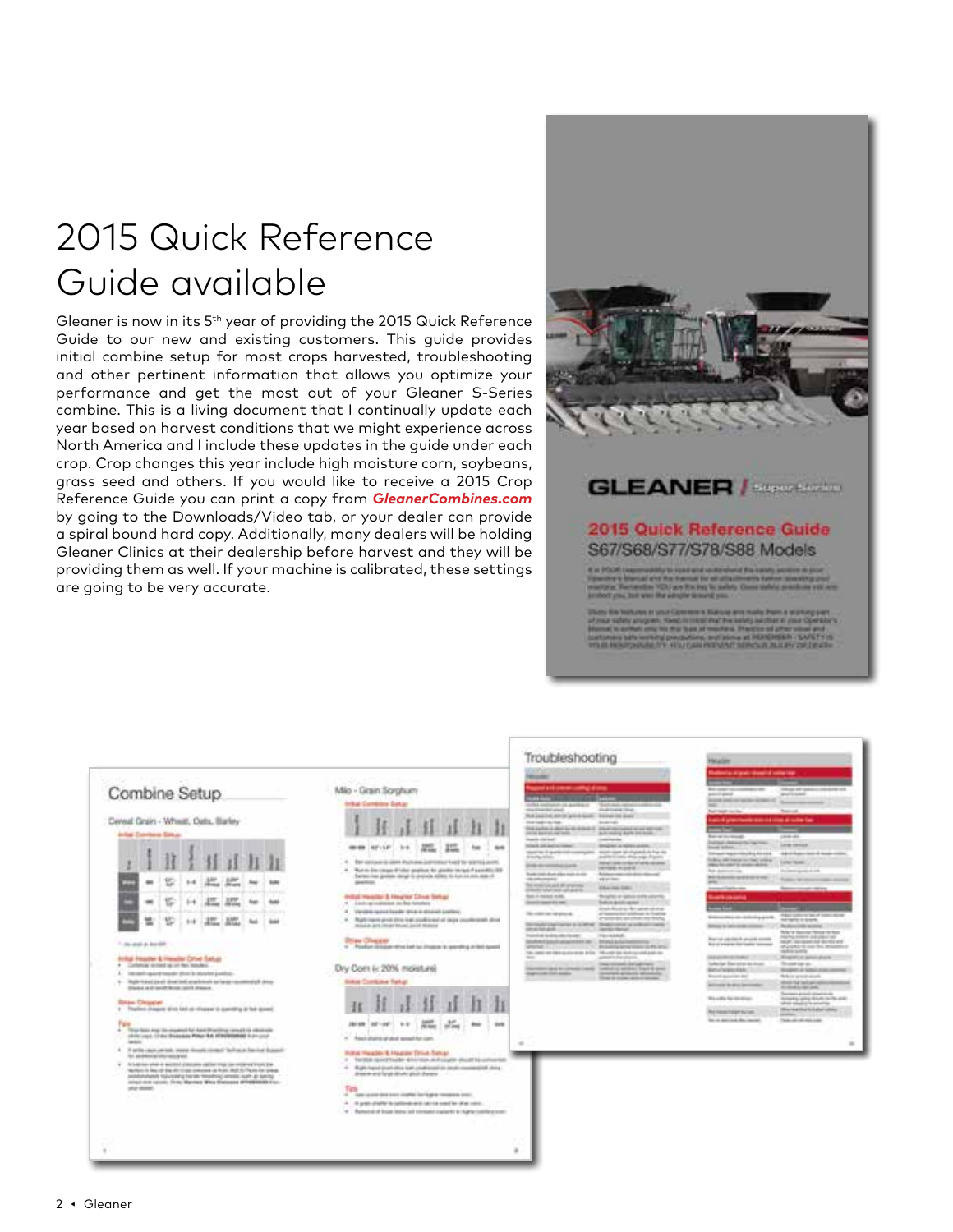#### Gleaner an AE-50 award winner once again

Gleaner continues to be recognized for its technological advancements by the prestigious ASABE (American Society of Agricultural and Biological Engineering) as one of the world's top 50 engineering advancements in 2015 for its perforated cascade pan, that is standard on all 2015 model year Gleaner S8 Series combines.

The 2015 Gleaner combines have increased shoe capacity with a new perforated cascade pan in the front of the cleaning shoe that is slanted at a 6 degree angle providing an additional 992 square inches of pneumatic cleaning area without adding any additional weight to the combine. This provides additional cleaning capacity and allows high moisture crops such as high moisture corn to fall through sooner, after coming through the exclusive accelerator rolls, and reach the sieve and clean grain cross auger faster.

This design increases the capacity by approximately 10% in high moisture conditions. In addition, the air duct has been moved forward 1.5 inches to redirect air to the crop that is falling through this area to the sieve and clean grain cross auger. The entire cleaning shoe is now pneumatic and provides a 12.8% increase in measurable shoe area to 8,721 square inches. This also improves hillside operation and capacity in high-moisture crops. This larger pneumatic shoe represents one of the largest pneumatic cleaning areas on any Class 6, Class 7 or Class 8 rotary combine in the industry, and is larger than John Deere's cleaning shoe area of 8,711

square inches on their largest model S680 and S690 combines.

g innovatio

**ASABE** 

outstanding innovations **AWARD** 

2015

Gleaner is the first AGCO brand to win (2) AE-50 awards in a row with three AE-50 awards out of the last four years going to Gleaner.

Previous awards have been won for the Gleaner S88 combine, the very first Class 8 transverse rotary machine in 2014, as well as the SmartCooling™ reversing and variable pitch cooling fan. SmartCooling eliminates the need to clean out the radiator, and utilizes unique software that optimizes cooling fan efficiency and reduces fuel and power requirements.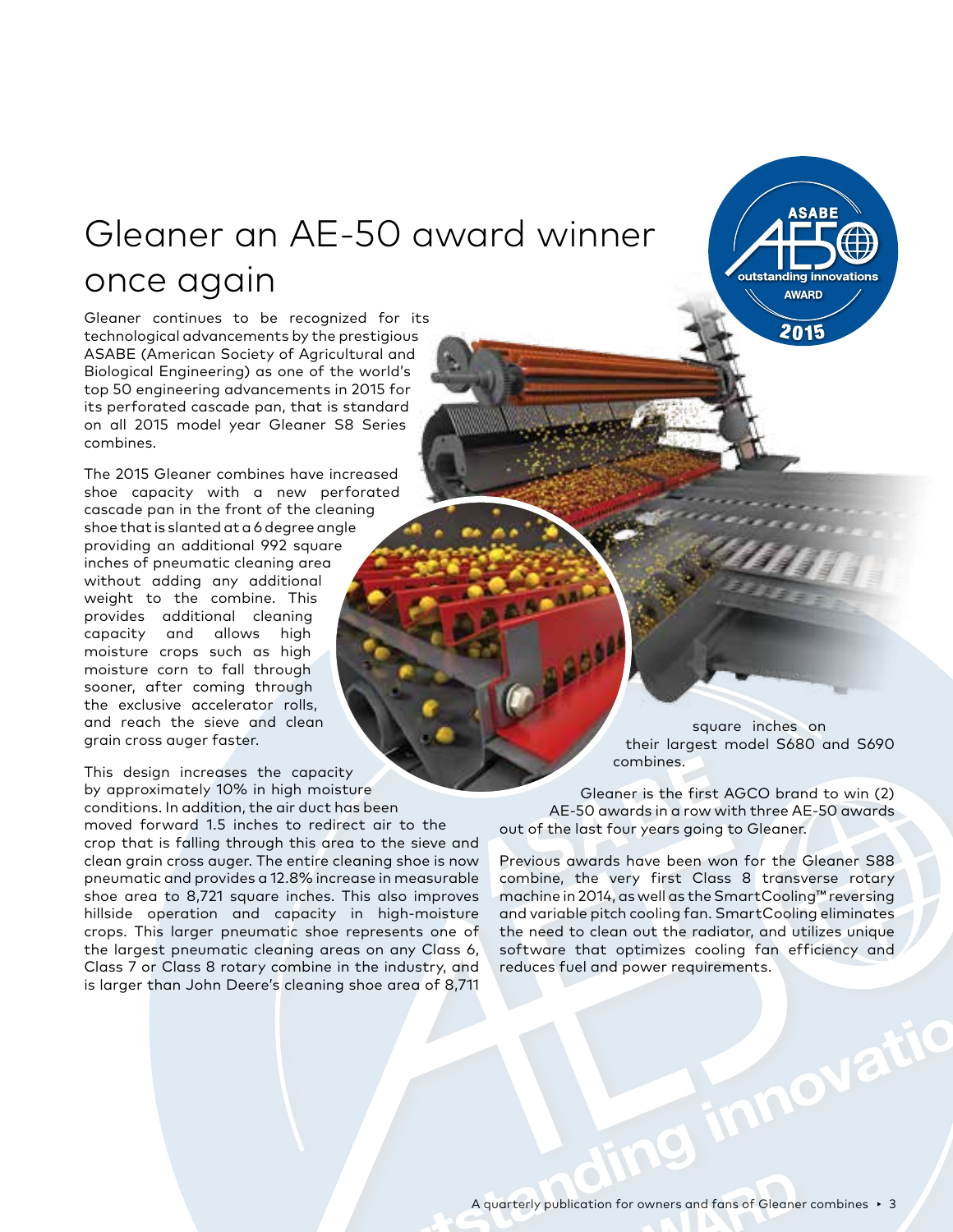## Getting better performance in soybeans and canola

In the last several years, crop densities and yields have continued to increase, as evidenced in the 2014 harvest. Gleaner continues to find ways to help our customers better react to these changing conditions.

In the near future, Gleaner will be releasing sweep mounts that will be installed on the rotor from the factory. Nine angled sweeps can be installed as a field installed option. With the mounts installed and available from the factory, this will allow AGCO to balance the rotor with the mounts installed. The sweeps are already available through AGCO Parts. The sweep

part number for the S-Series machines is *Part #SBA0913*. Once

the mounts are installed on your machine, the angled sweeps can be purchased individually.

The sweep has proven beneficial in heavy canola, high density spring wheat, and in high density green stem soybeans, where the stirring action of the sweep allows the crop to get out earlier to reduce potential for rotor loss in this condition. The mounts are installed from the separator side moving toward the threshing side. We have received favorable feedback from a number of dealers and customers who evaluated their performance last harvest in soybeans and canola. Stay tuned for more information as we begin to see it appear

> on future combine production. Meanwhile many dealers in the corn soybean areas are already aware of the mounts and can install this optional kit on to all S-Series machines if you have some interest.

**◂ SBA0913 SWEEP**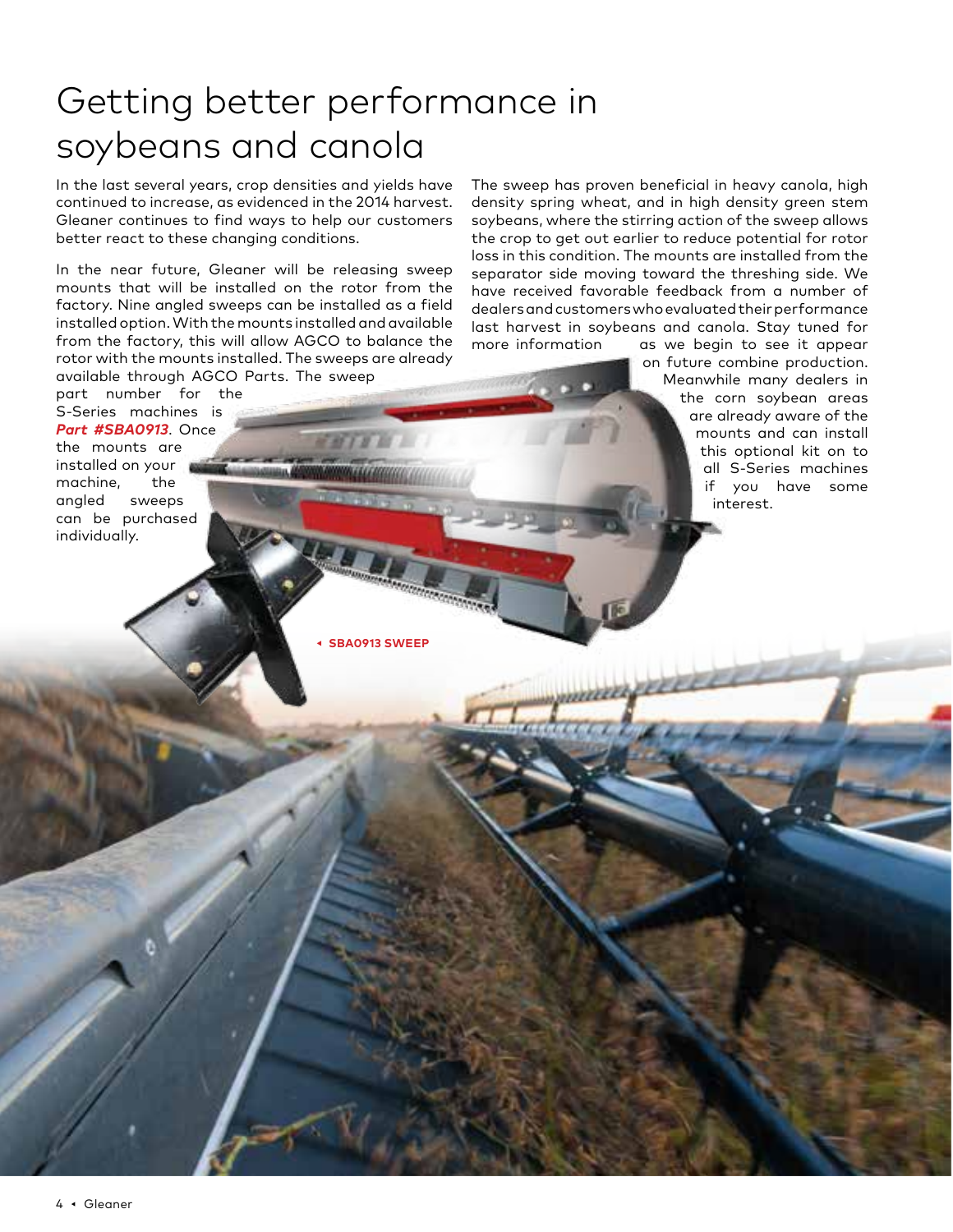

#### Manitoba customers optimizing capacity in canola with feeder house update

Last September, Gleaner engineering had a chance to observe a new feeder house enhancement that could increase feeder house capacity in heavy, high density canola and provide a solution to achieve a smoother natural crop flow and reduce any chance of potential plugging. The enhancement was installed on Manitoba farmer, Dennis Darling's Gleaner S77 combine after Mr. Darling had experienced plugging in heavy high density canola. Wedging of the crop was causing extreme pressure on the feeder house runners and torque tube. This caused the clutch to slip from the excess drag from the chain and compression of crop over a distance, thus requiring increased horsepower.

This does allow the chain to be forced into the root of the sprocket to prevent potential jumping of the teeth. This proposed enhancement that has raised the runners and tube, lowers the power required by the clutch due to less drag, and does not create a wedge anymore with the stationary members.

Even though the distance from the sprocket to the lower floor is the same, the rotation of the shaft with minimum crop travel distance, negates this, and provides better control of the crop as you feed to the rear chain. Larger clumps of material that come through from time to time, can be broken up easier, and

provide a smoother transition of the material to the rear feed chain. This allows the crop to be compressed at the rotating member, for good transfer to the rear feed conveyor. This makes a significant difference in evening out crop flow in these conditions.

By incorporating this feeder house change into Dennis Darling's machine, a difference in throughput capacity was noticed. This change minimized any potential for plugging for the remainder of his canola harvest versus what he experienced prior, despite the high density, gnarly crop condition. He was able to run his machine faster, without slowdown and stopping.

This confidence level has resulted in providing some feeder house enhancement instructions for upgrading existing R-Series and S-Series machines with this capacity enhancement in the field. Ag West, our Gleaner dealer in Portage La Prairie, Manitoba has converted (7) machines over the winter, to optimize feeder house capacity for customers in his area. Gleaner dealers who are interested, can find the instructions and information in Source as a Knowledge Object. More dealers will be installing this in some customer machines during 2015, and we will be providing more information on the feeder house capacity boost in canola in the months ahead and in future publications of the newsletter.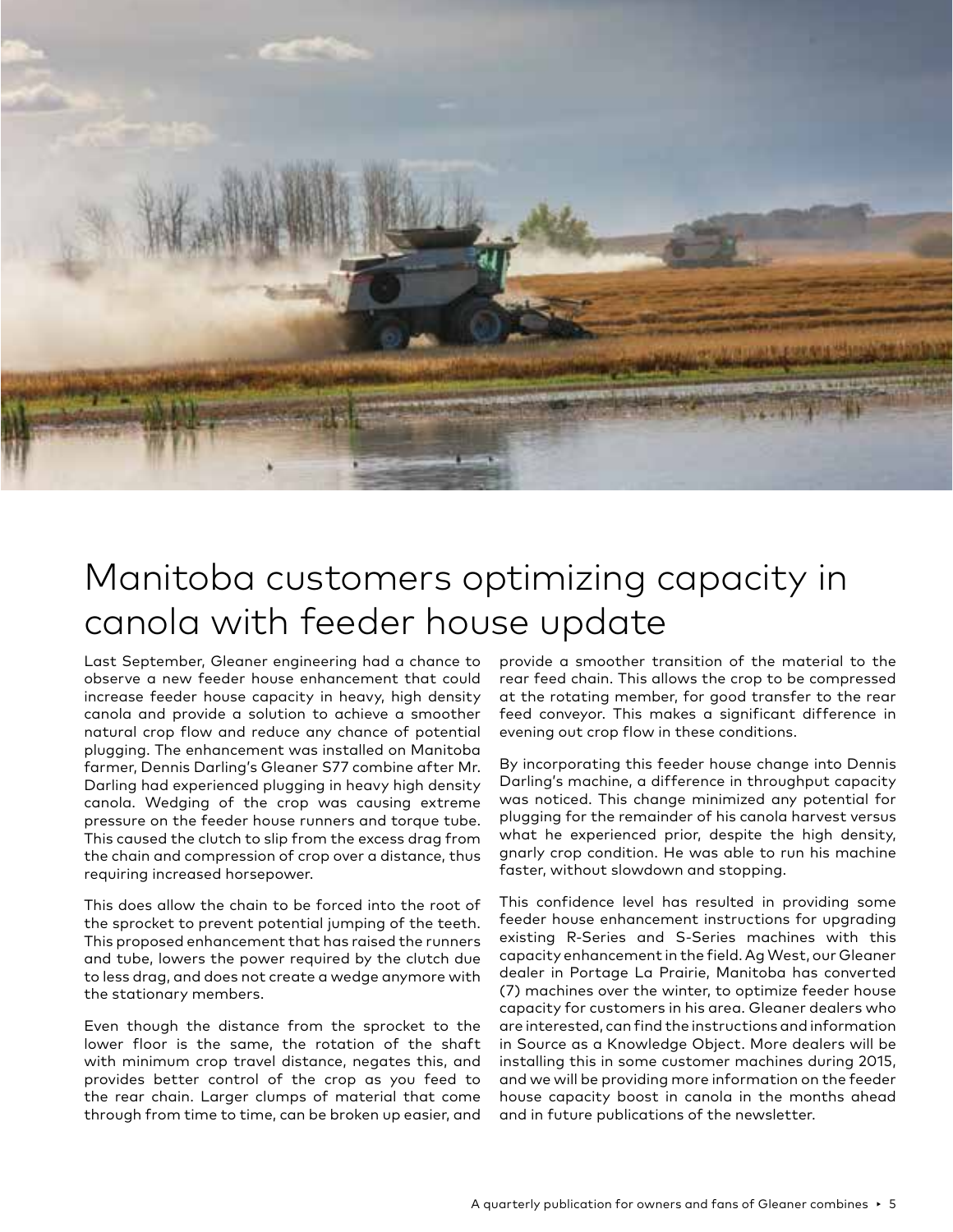## Performance and reliability improvements for 2014 S8 owners

In the next couple of weeks, all 2014 Gleaner S8 owners (S68/S78/S88), will receive a letter and DVD from me that will be personally delivered from your Gleaner dealer representative, telling you about some new updated enhancements and improvements to your 2014 S8 combine, that will be completed prior to the harvest season in all areas of North America. Some of the changes will include new engine software and SmartCooling™ optimization software, as well as several other changes that will make a significant impact on performance and reliability of your S8 Series

combine. These changes will be implemented on all 2015 S8 machines. This is our commitment to making your Gleaner S8 Series the most efficient and productive machine on the market today.



### Gleaner clinics held in Hesston, Kansas

92 customers and their dealers from Kansas attended a Gleaner S7 and S8 Series Customer Clinic on April 7, 8, and 9, 2015 in Hesston, Kansas. These clinics covered new combine features and improvements, settings and adjustments, machine and DynaFlex™ draper header calibrations, and much more over a one day session.

Comments from our dealers indicated that our training gets better and better every year with more knowledge shared with our Gleaner owners to make them more proficient. Thanks to the efforts of AGCO trainers, Brent Kvasnicka and Todd Davis for making the training much more interactive and informative with the customers this year. The concave leveling, EIP Navigation and calibration of functions, and AHHC calibrations, were the highlight of the training.

Gleaner started the Customer Clinics in 2011 and this is our 5th year of training customers both in Hesston and in regional locations across North America. This year,



we will be holding many of the clinics at dealerships, bringing it closer to our customers. We are still planning to have Gleaner clinics in a few locations that will be announced at a later date this summer. We will let everyone know soon enough to get registered for these events with your dealers.

## Tyler Cummings' 4th grade project

Tyler Cummings is the son of a Gleaner owner who is a customer of Mayer Farm Equipment in Jeffersonville, Ohio. Tyler is in the 4th grade, and he had to think of a school project to do and the topic was to be the history of something. He decided to tell about the history of the Gleaner combine. The rest is his story and for a 4th grader, this is impressive. According to our AGCO Account manager, Allene Hagen, "if he doesn't get an A on his project, I will stop paying my taxes." Since it's tax season, I hope Tyler got an A. Congratulations, Tyler on a project well done.

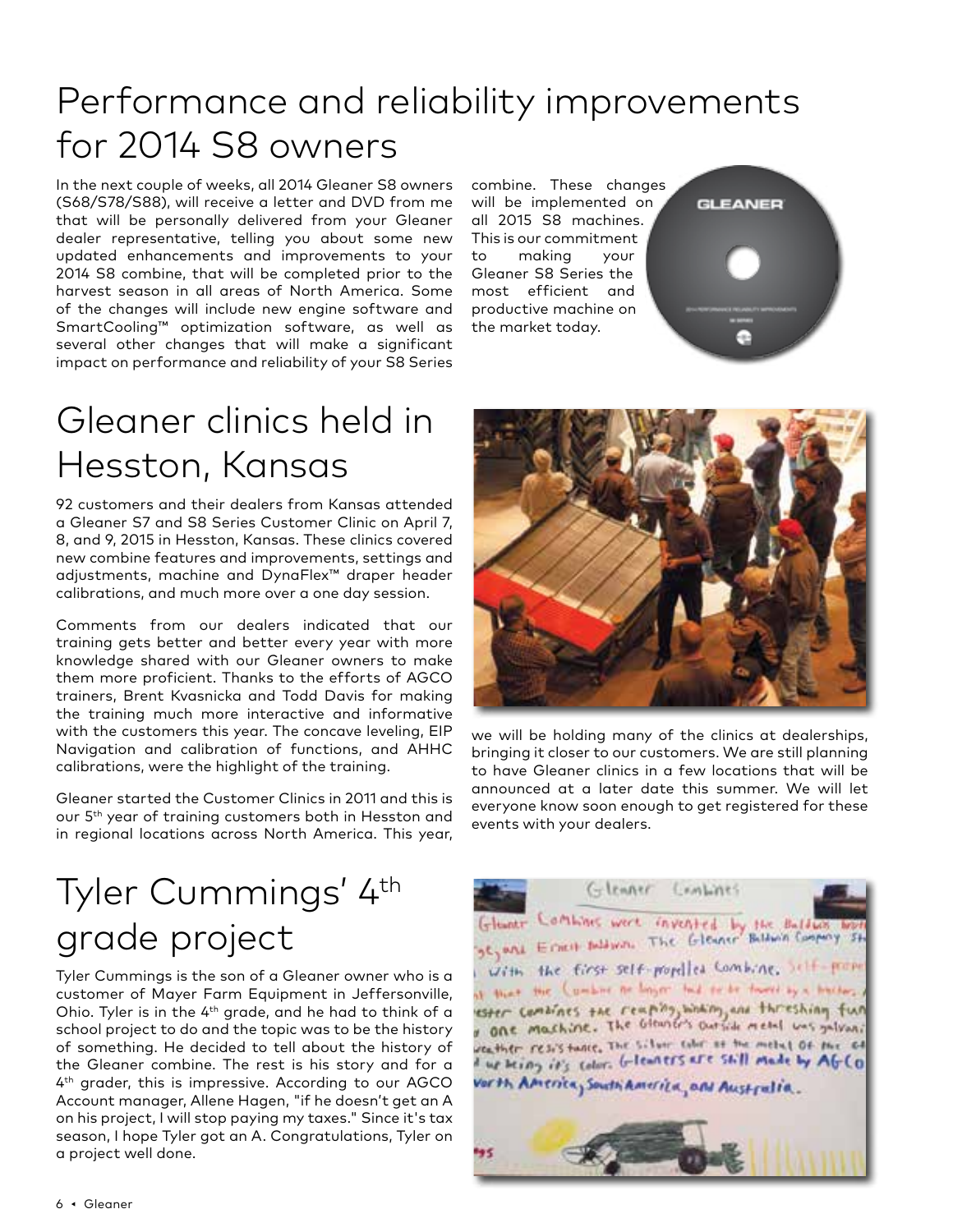

#### Tribute to a loyal Gleaner custom harvester

On Thursday evening, January 29, 2015 at the U.S. Custom Harvesters Convention in Grand Island, Nebraska, I had the pleasure of sitting at the front table with Daryl Wagner and his family, who is a loyal Gleaner custom harvester. That evening, he was one of (5) custom harvesters that was inducted into the U.S. Custom Harvester's Hall of Fame an incredible honor. I have known Daryl Wagner and his family for many years and I consider him a great custom harvester as well as a dear friend. Besides being meticulous

about the job he did for his customers, Daryl is a true gentlemen and great husband, father, and grandfather. I believe the true measurement of a man, is what he has done in his life to make a difference for everyone that comes in contact with him. Daryl is battling colon cancer and he seems to be winning the battle. Daryl Wagner is truly a part of the Gleaner family but he is also a part of my family, and I am proud to call him my friend. Congratulations on your Hall of Fame induction and get well soon.

## National Farm Machinery Show

#### a great success

Farmers from all over North America attended the NFMS and Tractor Pull on February 11-14, 2015 with one of the largest attendances in recent years. Gleaner featured the Gleaner S88 combine and 40' DynaFlex™ draper header, but that wasn't all that was featured. The AE50 award winning perforated cascade pan was also on display with other components of the Gleaner S8 Series and that stole the show. Lines of farmers got in close to the display to hear why Gleaner had the largest pneumatic cleaning shoe in the industry. A 70" large flat screen monitor showed the 2014 Roadshow video, 2015 Feature Preview video, and an inside look at the new perforated cascade pan in high moisture corn and its incredible ability to clean out in these conditions. The videos are available on *GleanerCombines.com* under 2014 Roadshow.